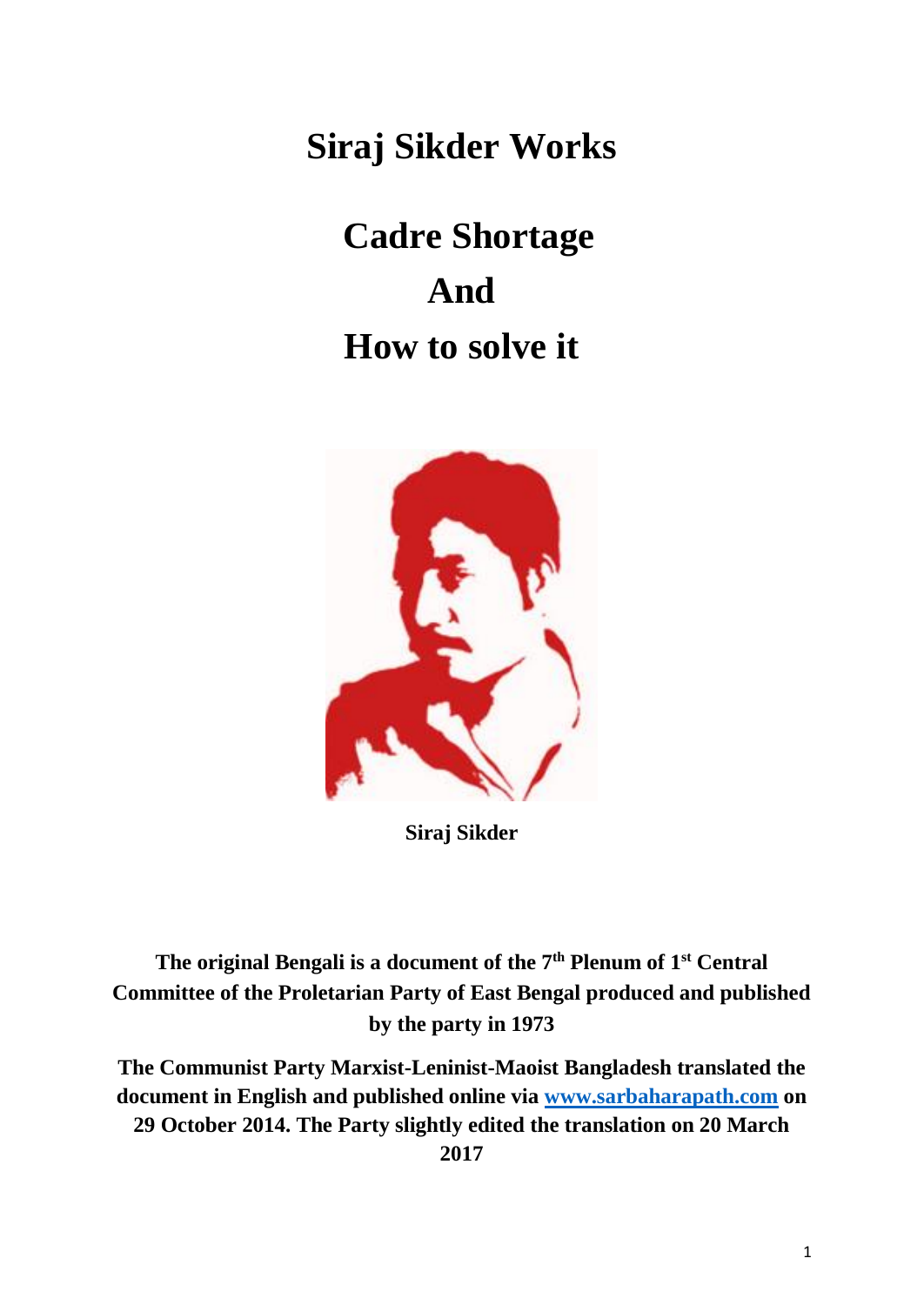In almost every region, there is a common problem: shortage of cadres. In-Charge of those regions want cadre from higher levels time and again.

In-Charge go to various areas and take class. So, each of the places have communication after many days. That is why cadres cannot be improved and utilized properly.

New contacts also cannot be made due to lack of cadres.

In this situation, we can solve the problem by implementing following points:

 $\circ$  In-Charge will appoint courier, and via him/her, he/she will regularly communicate with different areas, send documents, orders and some questions in written form to know about the situation of the areas.

Courier will regularly communicate with leadership of different areas, give them documents and bring answers and reports.

Thus, different areas will be under communication although In-Charge cannot go there, and we shall be able to utilize cadres.

New contact also can be maintained via courier (if cadres are not available to maintain that)

○ Build Relay Center

Leading cadres of different areas should communicate with In-Charge within a specific duration of time. They must go to Relay Center to report.

In case of emergency problem too, they can communicate via Relay Center. In-Charge will send someone to Relay Center in a particular time every day to know everything.

○ Carry meeting regularly with leading cadres of different areas.

- In-Charge may regularly carry meeting with leading cadres of different areas.

They have to take class there on the directives of higher levels, reading sent documents and make them understand that, determining method of application, reviewing their works, finding out errors, showing success, making criticism-self-criticism etc.

Through that, cadres can be improved.

○ Provide special class for leading, promising and advance cadres of various areas to make rapid improvement of them.

Take class with more emphasis on the weak subjects of the cadres.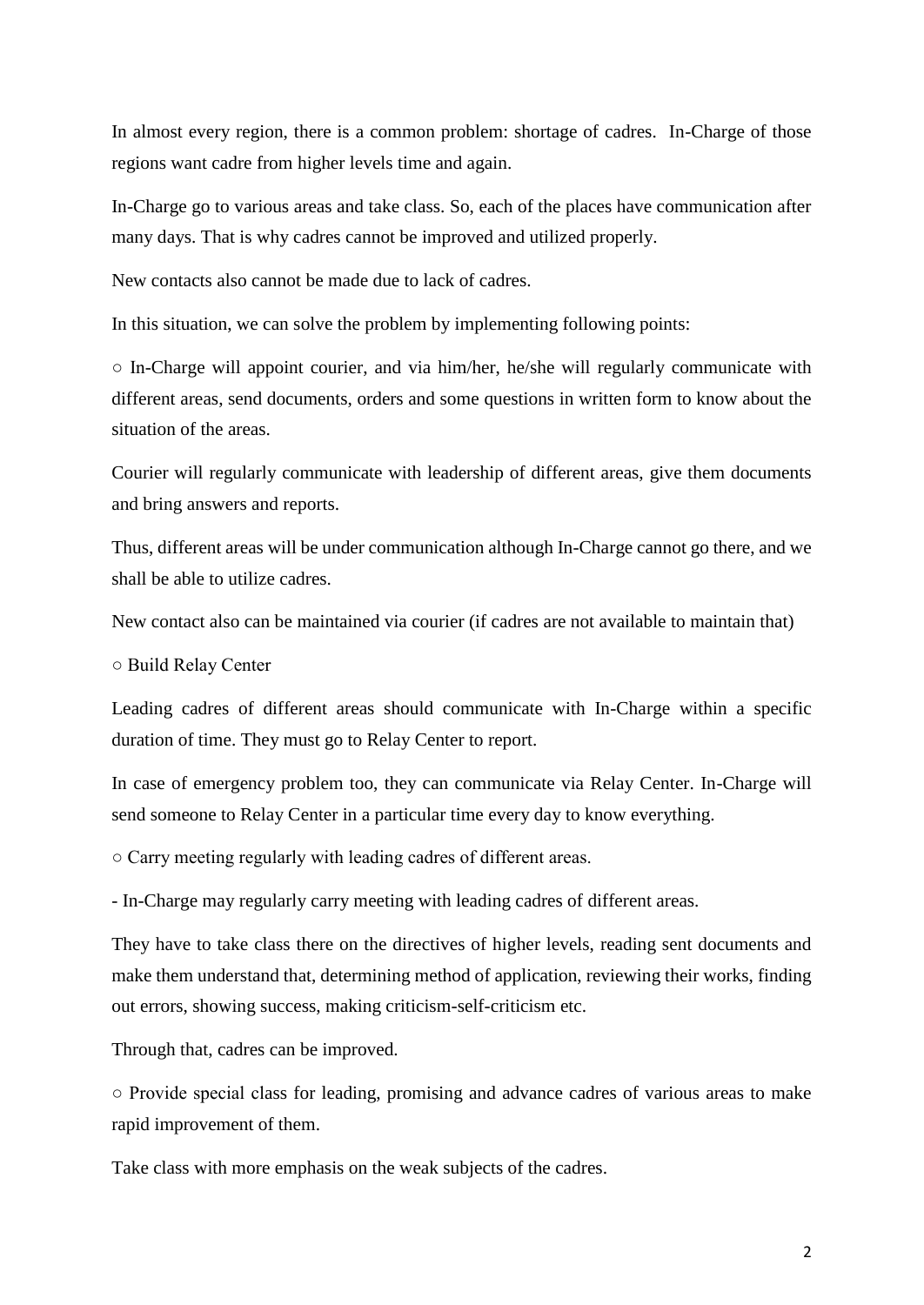Produce minimum Textbook for all those classes.

○ Provide the opportunity so that efficient ones on various subjects may teach on those.

If classes cannot be managed, send the efficient people to different areas so that they can train others there.

○ Make huge number of cadres whole timer to recover cadre-shortage.

In-Charge has to take initiative in this regard.

We can make whole timers even those cadres who are not politically developed or enough efficient to carry task independently, because practice and time will make them efficient.

Practice is the test field of qualification. So, qualification of whole timer cadres can only be measured by sending them to practice.

A male cadre faces no problem to re-establish himself at home if he wants to leave organization or organization sends back him or unqualified persons to home, while women cadres faces problem in such case (unless the family is sympathizer). This is why we have to have consideration and review before making women whole timers and properly verify their qualifications so that they do not have to be sent back to home.

It is better that In-Charge stay some days with the cadres who want to be whole timer, so he/she will be able to take note different characteristics of the cadres because man cannot pretend continuously whole day or many days, his/her aspects of character must manifest.

Properly collect and review cadre history before making whole timer.

○ If we can shelter whole timer cadres in houses of sympathizers where we shall not have to bear his/her meal expenditure, in that case we can make condition for making whole timer easier a little bit. If organization has to bear expenditure of living, in that case, condition should be tougher a little bit.

If we can manage job, lodging (lodging is a system in Bengali rural society, where a student or a teacher stay and take food in house of a peasant in exchange of teaching children of the peasant—Translator) etc., we can make cadres whole timer by minimizing criteria.

○ If any cadre want to be whole timer for some days or some months, we should make that because some may become permanent whole timer in course of work.

○ Whole timer cadres and the problems of security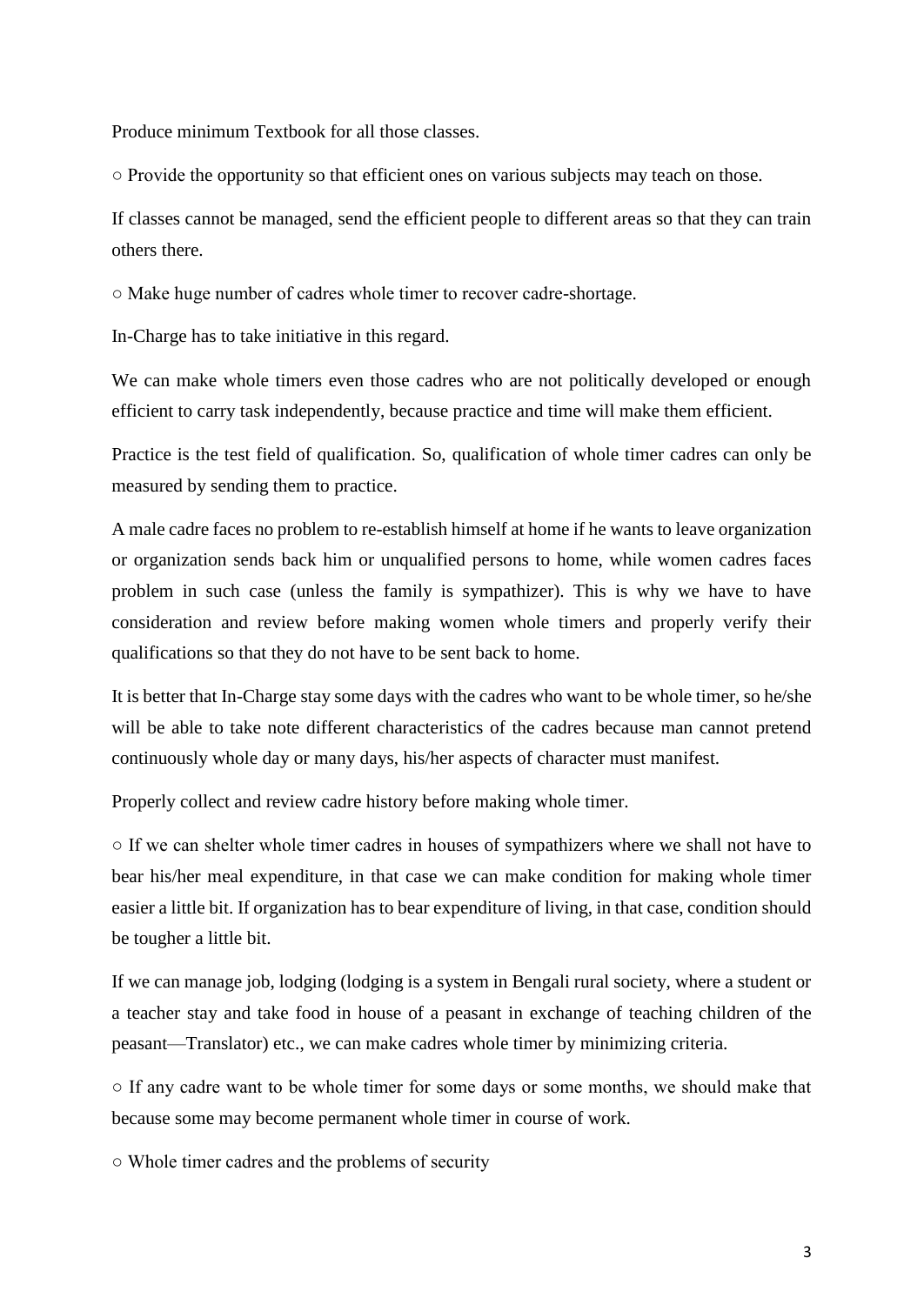- ▬ Whole Timer cadres, being enemy agent, may put security of organization at risk
- $\blacksquare$  Incautiously may disclose secrecy of organization
- ▬ May disclose secrets in face of torture in custody, if arrested
- ▬ May create sexual and other (Stealing, quarrel etc.) problems in the houses of sympathizers

▬ Create problems like disobeying orders, fund embezzlement, clique, hatching conspiracy and greed for leadership

- ▬ Seize arms and other assets of party; dacoity
- ▬ Be sick
- Whole Timer cadres may create following problems if he/she returns back to home
- ▬ Carry assets of party with him/her
- ▬ Disclose secrets
- ▬ Transform into enemy agent
- ▬ Spread slander against organization etc.

So, we should be cautious about those possibilities.

For that,

- ▬ Look at cadre history of the whole timers
- ▬ Be in touch with them to understand their aspects of character
- ▬ Do not make whole timer by believing others' reports or cadres' own reports

Make proper solutions of the above problems and take steps accordingly

Make the whole timers and cadres read our principles and examples regarding traitors and bad elements

○ Show backward cadres easy way of how to make political discussion, if necessary, make them read documents in front of others (if he/she cannot verbally discuss), teach them how to carry organizational task easily, fix them which task should be carried first and which should be later.

○ Take care of the works of whole timers. Show them their errors and success.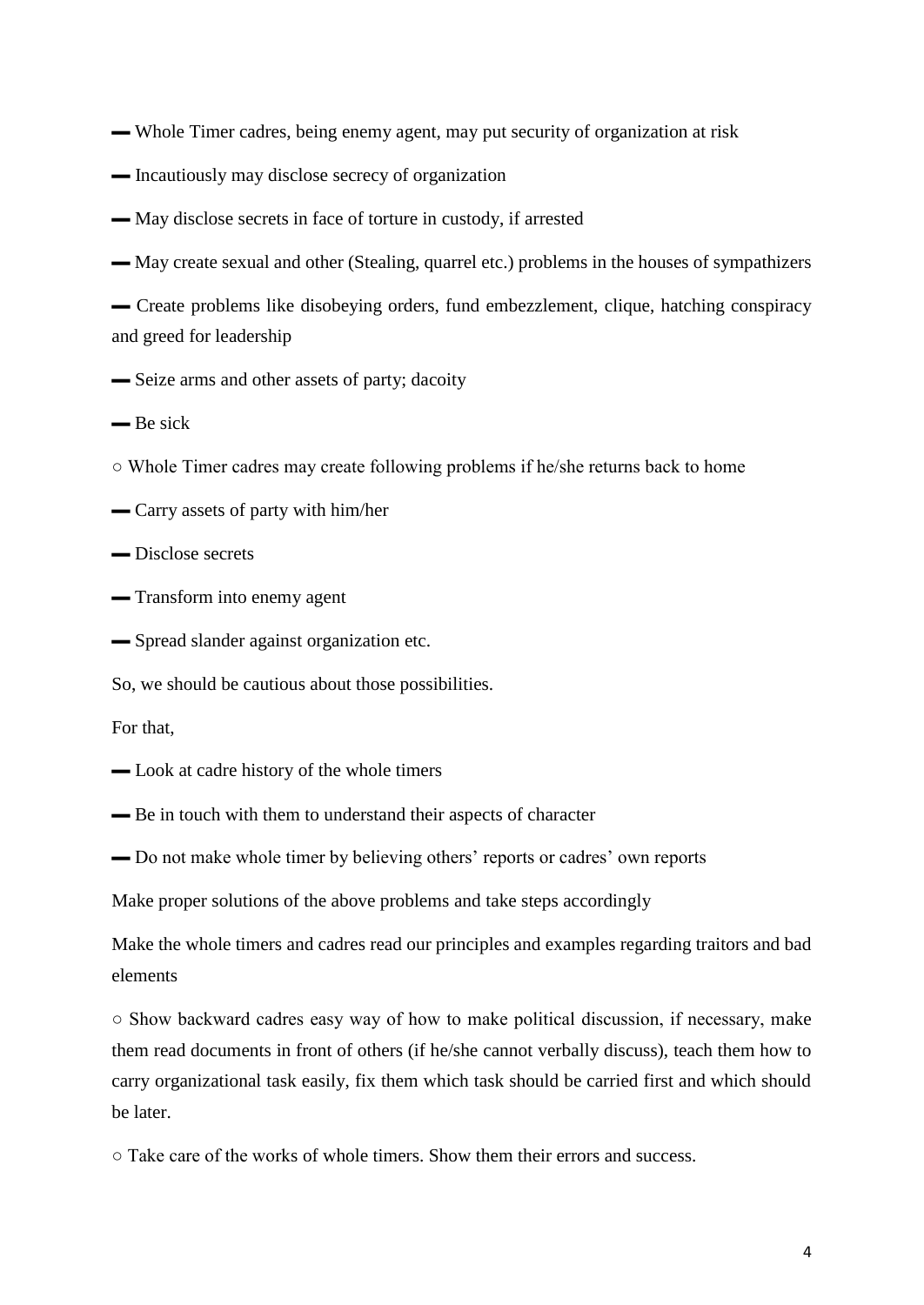○ Make meetings with whole timers, exchange experiences and take class. Develop them in this way.

○ It is indispensable for the In-Charge to correct their following erroneous thinking and working method to recover shortage of cadres.

○ Oppose one-sidedness

When making whole timer, In-Charge only see the applicant's backward aspects and think those as everlasting.

Backward and developed are two aspects of a contradiction. Under certain condition, backwards are transformed into developed ones.

Development lies in backwardness.

Backward cadres will transform into developed ones through summing up practice and experiences and in the course of practice and time. Of course, some will fall. Therefore, it is incorrect only to see the backwardness but not seeing that possibilities lie in backwardness.

○ Only seeing losses, but not seeing the aspect of benefit

In-Charge only sees what difficulties and losses may arise with whole timer cadres. But benefit and opportunity lie in loss and difficulty because if some of the whole timers sustain and get develop, we have much more gain and benefit than loss.

Moreover, it is anti-dialectical thinking to gain benefit without losses and opportunity without difficulties.

Yet, we must manage in such a way so that we have losses and difficulties as less as possible.

It is one-sidedness to be conservative by thinking about losses.

○ Denying relativity and being metaphysical

In-Charge think backwardness as everlasting by not thinking that backwardness is subjected to change and is temporary. So, they become metaphysical.

Backwardness is relative and temporary. In the course of practice-summation-practice and time, backward becomes developed and developed becomes more developed, and sometimes, developed becomes backward too.

Therefore, In-Charge must reject metaphysical outlook.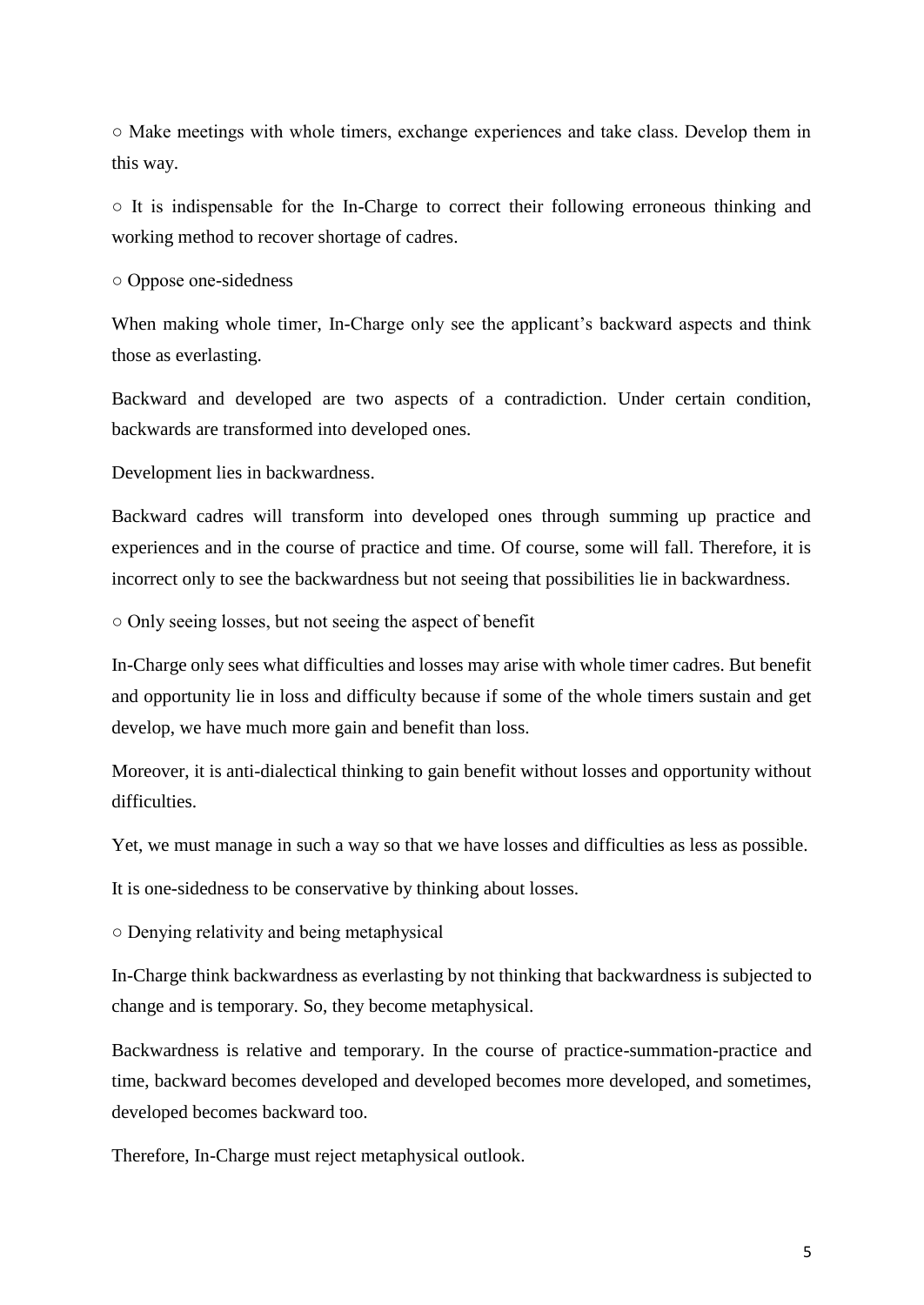○ Not reflecting particularities of matter and not realizing motion.

▬ Not understanding advance, moderate and backward aspects of cadres; not understanding everyone's qualifications and limitations, good and bad aspects.

As a consequence, they cannot find out advance elements, make them more advances, make them whole timers and utilize cadres based on their qualifications; they cannot utilize good aspects of the cadres. So shortage of cadres always remains.

Cadres' development is also dynamic. In that course, some want to be whole timer. In-Charge do not understand the motion of development and do not make him/her whole timer. So, cadres again become backward.

They should understand the motion of development, make advance ones more advance and courageously make cadres whole timer.

○ Be materialist

Before making whole timer, reflect his/her different aspects in the brain properly as far as possible. Do not depend on others' reports or verbal/written statements of cadres.

Reject the tendency of only seeing good aspects, not seeing bad aspects and thinking many things in subjective imagination what actually do not exist in the cadre etc.

Therefore, keep in touch with the cadres who want to be whole timer and closely observe them. Collect their past histories.

Past history is very much important because present develops on past and future also will develop on present and past.

Therefore, we should properly reflect past and present.

So, we shall be able to resist enemy agents and bad elements from becoming whole timer.

○ Reject dogmatism

Most of our In-Charge know the above-mentioned theories but they don't apply those and fall in short of cadres.

This is their dogmatist error.

Therefore, cadres must reject dogmatism and apply theories in real practice.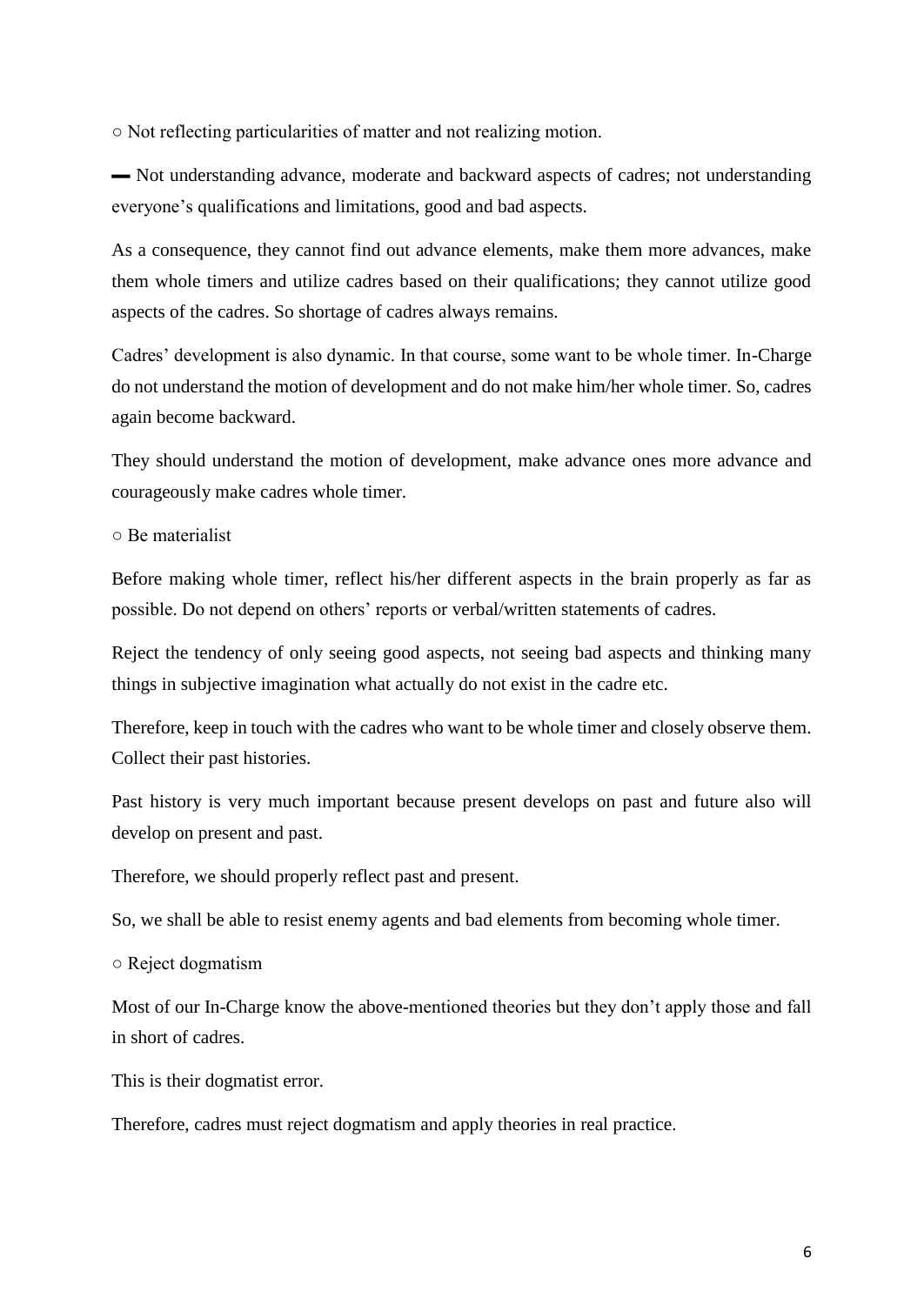## **Conclusion**

Shortage and abundance is two aspects of a contradiction. Under certain condition, shortage transforms into abundance. For that, we need to work with patience. In densely populated East Bengal, a lot of cadres will be available whom we must develop in the course of practice and thus recover shortage of cadre.

Of course, leading and good cadres always will be small in number and there will be shortage of them. Therefore, in a planned manner, we must develop such cadres with patience and carefully save them. East Bengal is a small and densely populated country. Here, small number of developed cadres are enough to make revolution. Under the guidance of those developed cadres, huge number of cadres will be required who are able to carry huge work.

So, we must courageously recruit cadres. We must resist infiltration of enemy agents and bad elements.

With that aim, In-Charge must seriously reject one-sidedness, metaphysics and dogmatism and be dialectical materialist.

#### ►◄

### **Some fundamental harmful aspects and habits**

Laziness, laxity, foolishness, meanness, envy, arbitration, temperamental, sexual and other immoralities, backwardness, timidity, vacillation, whimsical, bad behavior, hypocrisy, childishness, bad habits, acting, double dealing, conspiracy, trick, careerist, luxuriousness habit, pose goodness, cannot stand criticism, unwilling to learn and laziness, not confessing guilty, different types of greed and lustfulness etc.

#### **Note**

1) Fundamental aspects and habits of human character develop under the influence of classes in long days' course. Collect information through cadre history, past, present, others' reports, verbal and written questions and close contact etc.; review and analyze the information received from investigation and find out fundamental aspects and habits. Divide those aspects into three: useful, harmful and neither useful nor harmful.

Harmful basic aspects will remain long days and can be cleared in the course of hard and arduous efforts.